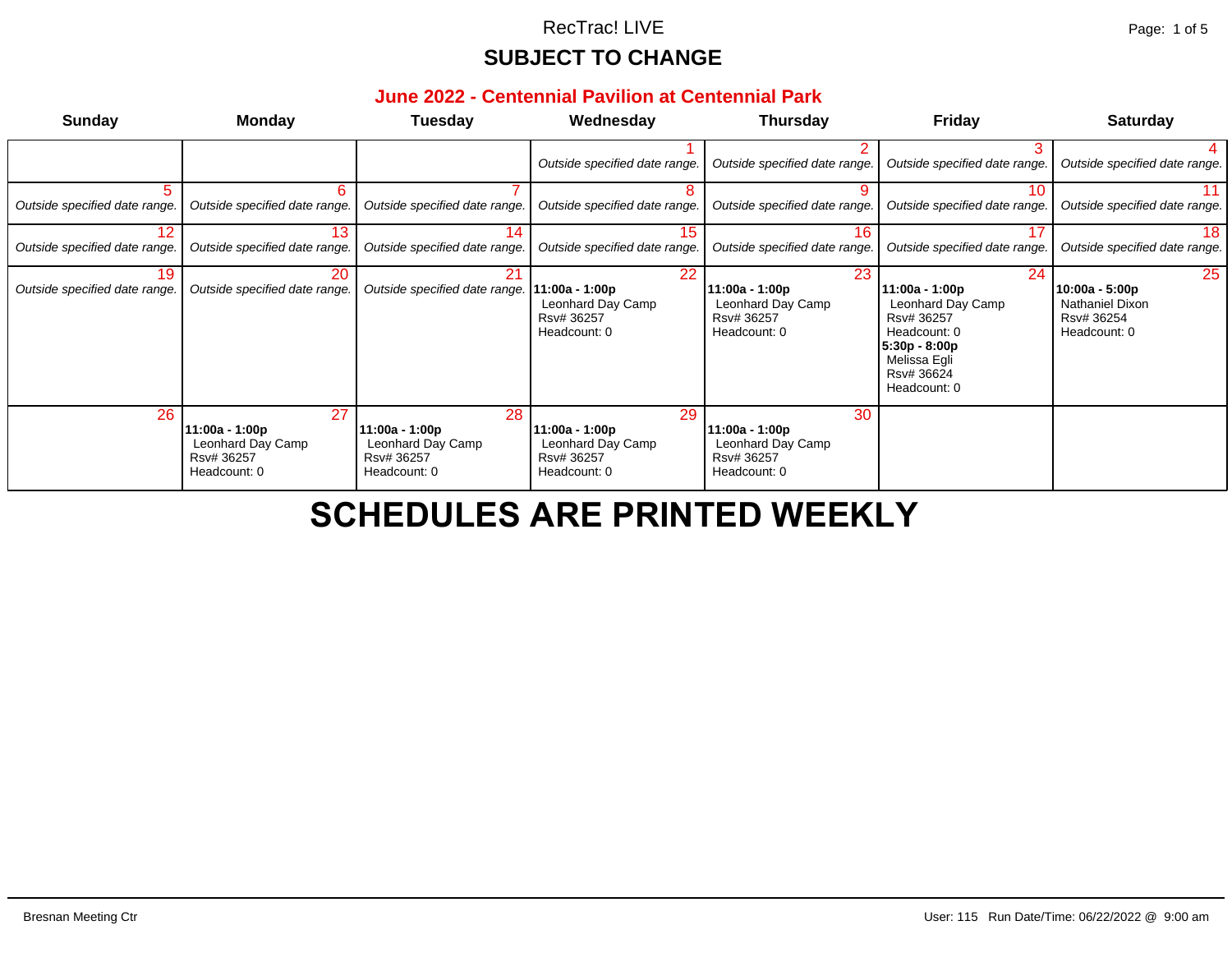#### **June 2022 - Hessel Pavilion at Hessel Park**

| <b>Sunday</b>                                                     | <b>Monday</b>                       | <b>Tuesday</b>                                                      | Wednesday                                                             | <b>Thursday</b>                                                           | Fri                                                                                                                 |
|-------------------------------------------------------------------|-------------------------------------|---------------------------------------------------------------------|-----------------------------------------------------------------------|---------------------------------------------------------------------------|---------------------------------------------------------------------------------------------------------------------|
|                                                                   |                                     |                                                                     | Outside specified date range.                                         | Outside specified date range.                                             | Outside spe                                                                                                         |
| Outside specified date range.                                     | 6<br>Outside specified date range.  | Outside specified date range.                                       | 8.<br>Outside specified date range.                                   | 9<br>Outside specified date range.                                        | Outside spe                                                                                                         |
| 12<br>Outside specified date range.                               | 13<br>Outside specified date range. | 14<br>Outside specified date range.                                 | 15 <sub>1</sub><br>Outside specified date range.                      | 16<br>Outside specified date range.                                       | Outside spe                                                                                                         |
| 19<br>Outside specified date range.                               | 20<br>Outside specified date range. | 21<br>Outside specified date range.                                 | 22 <sub>2</sub>                                                       | 23<br>5:00p - 8:00p<br><b>Brandi Pierce</b><br>Rsv# 36572<br>Headcount: 0 | 12:30p - 2:3<br>Departmen<br>Rsv# 36590<br>Headcount:<br>$6:00p - 11:00$<br>Special Eve<br>Rsv# 35526<br>Headcount: |
| 26<br>12:00p - 3:00p<br>Nancy White<br>Rsv# 36455<br>Headcount: 0 | 27                                  | 28<br>$6:00p - 8:00p$<br>Minta Herold<br>Rsv# 36573<br>Headcount: 0 | 29<br>$2:00p - 7:00p$<br>Anthony Howell<br>Rsv# 36798<br>Headcount: 0 | 30                                                                        |                                                                                                                     |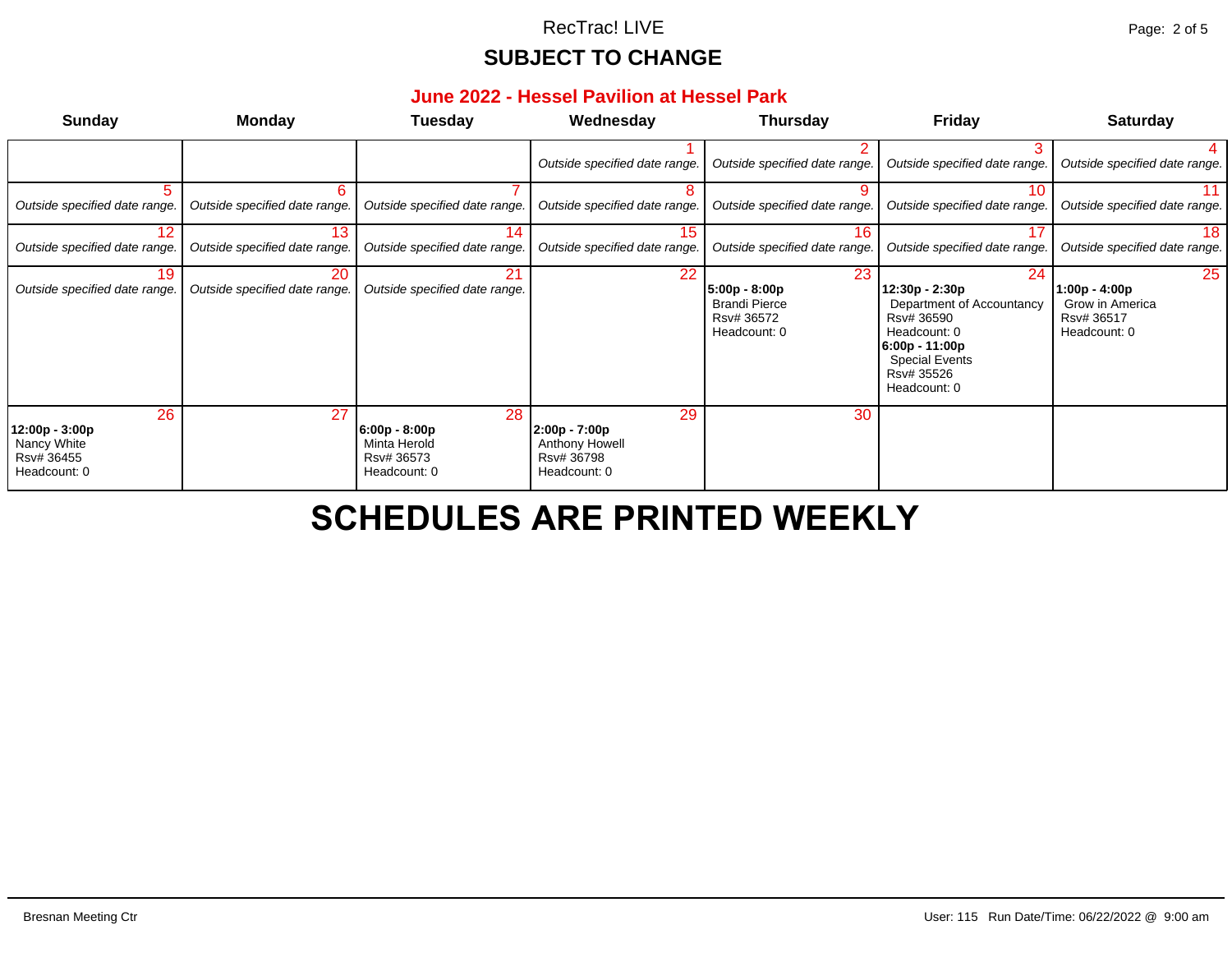#### **June 2022 - Hessel Park Shelter 1 at Hessel Park**

| Sunday                              | <b>Monday</b>                       | <b>Tuesday</b>                       | Wednesday                            | <b>Thursday</b>               | Fri                                                     |
|-------------------------------------|-------------------------------------|--------------------------------------|--------------------------------------|-------------------------------|---------------------------------------------------------|
|                                     |                                     |                                      | Outside specified date range.        | Outside specified date range. | Outside spe                                             |
| Outside specified date range.       | հ<br>Outside specified date range.  | Outside specified date range.        | Outside specified date range.        | Outside specified date range. | Outside spe                                             |
| 12<br>Outside specified date range. | 13<br>Outside specified date range. | I4.<br>Outside specified date range. | 15.<br>Outside specified date range. | Outside specified date range. | Outside spe                                             |
| 19<br>Outside specified date range. | 20<br>Outside specified date range. | 21<br>Outside specified date range.  | 22 <sub>2</sub>                      | 23                            | 10:00a - 2:00<br>Parkland C<br>Rsv# 36784<br>Headcount: |
| 26                                  | 27                                  | 28                                   | 29                                   | 30                            |                                                         |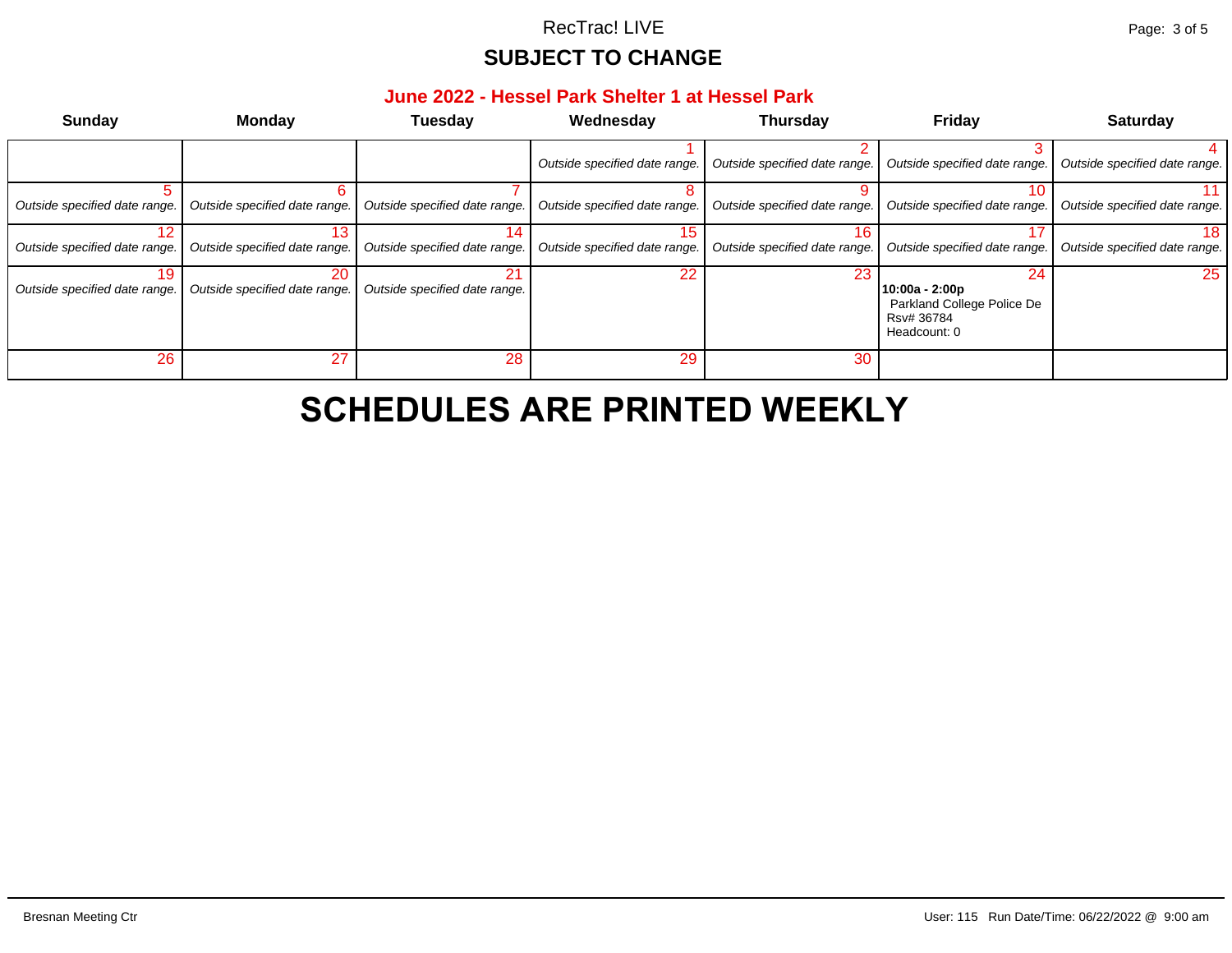#### **June 2022 - Hessel Park Shelter 2 at Hessel Park**

| <b>Sunday</b>                       | <b>Monday</b>                       | <b>Tuesday</b>                      | Wednesday                           | <b>Thursday</b>                                                     | Fri         |
|-------------------------------------|-------------------------------------|-------------------------------------|-------------------------------------|---------------------------------------------------------------------|-------------|
|                                     |                                     |                                     | Outside specified date range.       | Outside specified date range.                                       | Outside spe |
| Outside specified date range.       | 6<br>Outside specified date range.  | Outside specified date range.       | Outside specified date range.       | Outside specified date range.                                       | Outside spe |
| Outside specified date range.       | 13<br>Outside specified date range. | 14<br>Outside specified date range. | 15<br>Outside specified date range. | 16<br>Outside specified date range.                                 | Outside spe |
| 19<br>Outside specified date range. | 20<br>Outside specified date range. | 21<br>Outside specified date range. | 22                                  | 23                                                                  |             |
| 26                                  | 27                                  | 28                                  | 29                                  | 30<br>11:00a - 1:00p<br>Alicia Martin<br>Rsv# 36603<br>Headcount: 0 |             |